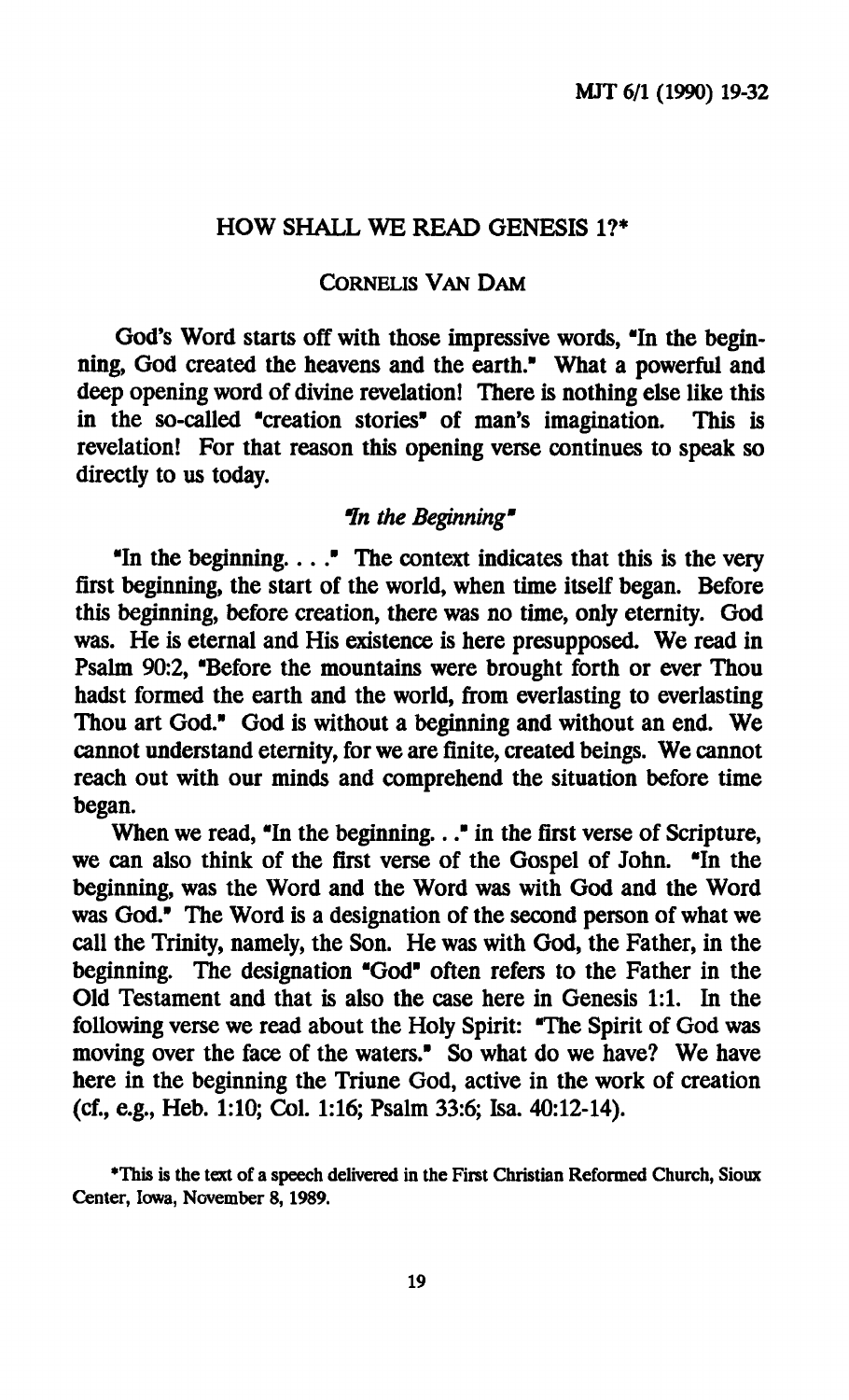### *"God Created"*

**It is noteworthy that the subject of the Hebrew word for "create" is always God, and never a human being or a false god. God is the only one who creates. The context makes it clear that this work of the creation of heaven and earth did not consist of making something out of that which already was, but God brought into existence what did not exist. (In this connection, it is interesting, although not decisive for this understanding, that the verb "create" is never used with a preposition or accusative of the material from which God creates.)** 

**Elsewhere, Scripture elaborates on this creation work of God which our Confession describes as creation "out of nothing" (Belgic Confession, Art. 12). We read in Psalm 33:9, "He spoke and it came to be. He commanded and it stood forth" (cf. v. 6). Similarly, Psalm 148, referring to the heavens, says, "He commanded, and they were created" (v.5; cf. Isa. 48:13). So God simply spoke the word and it came to pass.** 

# *"The heaven and the earth"*

**In Hebrew, the word for "heaven" is always in the plural and therefore one can also translate the "heavens and the earth." The heaven(s) and the earth are the totality of creation. This is everything. "Heaven(s)" must therefore be understood in as broad a sense as possible. Even today, despite our twentieth century orientation, we, as creatures living on earth, think of the universe as "heaven and earth."** 

**This phrase "heaven and earth" also points to the unity of creation. It is used everywhere in Scripture where the one creation work of God is referred to (e.g., Gen. 2:4; Psalm 12:2; 2 Peter 3:7,13). Although heaven and earth are clearly distinguished, yet there is a close bond between the two. Whether one thinks in the first place of the earth's atmosphere, or outer space or heaven as the dwelling place of God, it is true that whatever happens in the one has repercussions and is of importance for the other. This is of course especially true of heaven as the abode of God.** 

**Although heaven also is part of God's creation, and is included in**  Genesis 1:1, this chapter does not further inform us of the creation of **the angels or give any details about the place where God has His throne (cf. Psalm 14:2; 103:19). The concern of God's revelation in Genesis is the world in which we live and what is seen from it.**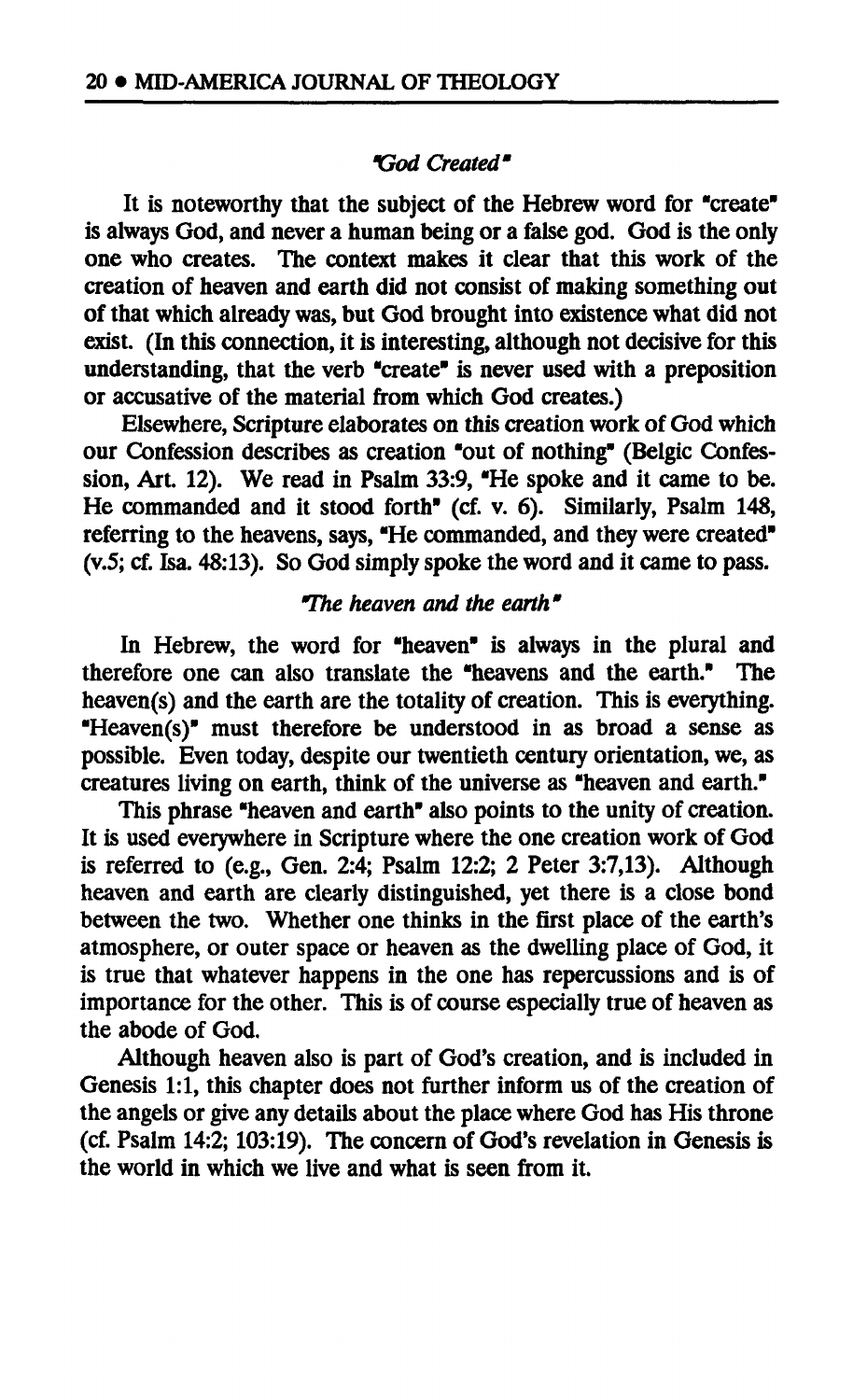### *Some implications*

**When one reflects on Genesis 1:1, it is obvious that this is a passage of great significance. One cannot overestimate that first verse, "In the beginning, God created the heaven and the earth." This verse is foundational to so much. If we understand this verse and heed its message, its relevance becomes clear also in exposing and refuting certain false philosophies. Some important ones are the following:** 

**Atheism, the belief that God does not exist, is refuted by this passage. Notice that the Word of God does not start with arguments for the existence of God. Scripture simply affirms it, "In the beginning, God. ... " We do not need to prove God's existence. We may start from that fact.** 

**Also polytheism, the view that there are many gods, is opposed by this passage. God (and not gods) created. One can think here of Isaiah 45:18. "For thus says the LORD who created the heavens (He is God!), who formed the earth and made it.. .Ί am the LORD and there is no other.'" Thus God said in the second word of the covenant: "You shall have no other gods before Me!" (Exod. 20:3).** 

**Genesis 1:1 likewise leaves no room for materialism. This belief can be defined as holding that "physical matter is the only or fundamental reality and that all being and processes and phenomena can be explained as manifestations or results of matter" (Webster). Consistent materialism maintains that matter is eternal, and only what we can see, touch and handle is really important. The existence of God and the soul of man are denied by consistent materialists because these you can not see or touch. But the first verse of Scripture shows us that God alone is eternal and that He brought matter into being.** 

**Pantheism is also refuted. This philosophy equates God with the**  laws and the forces of the universe. Indeed, all things are considered **partakers of the one divine essence. Pantheistic thinking is sometimes evident from the manner in which battles for a better ecology and**  environment are fought (cf. the sacredness of the environment, etc.) and **it is also basic to the growing "New Age Movement." But, God is clearly distinguished from creation in Genesis 1:1. He cannot be identified with creation in any way. The Creator stands above and beyond His handiwork.** 

**It is obvious that Genesis 1:1 is a very important verse and a clear and correct understanding of it is crucial. But how does verse 1 relate to verse 2?**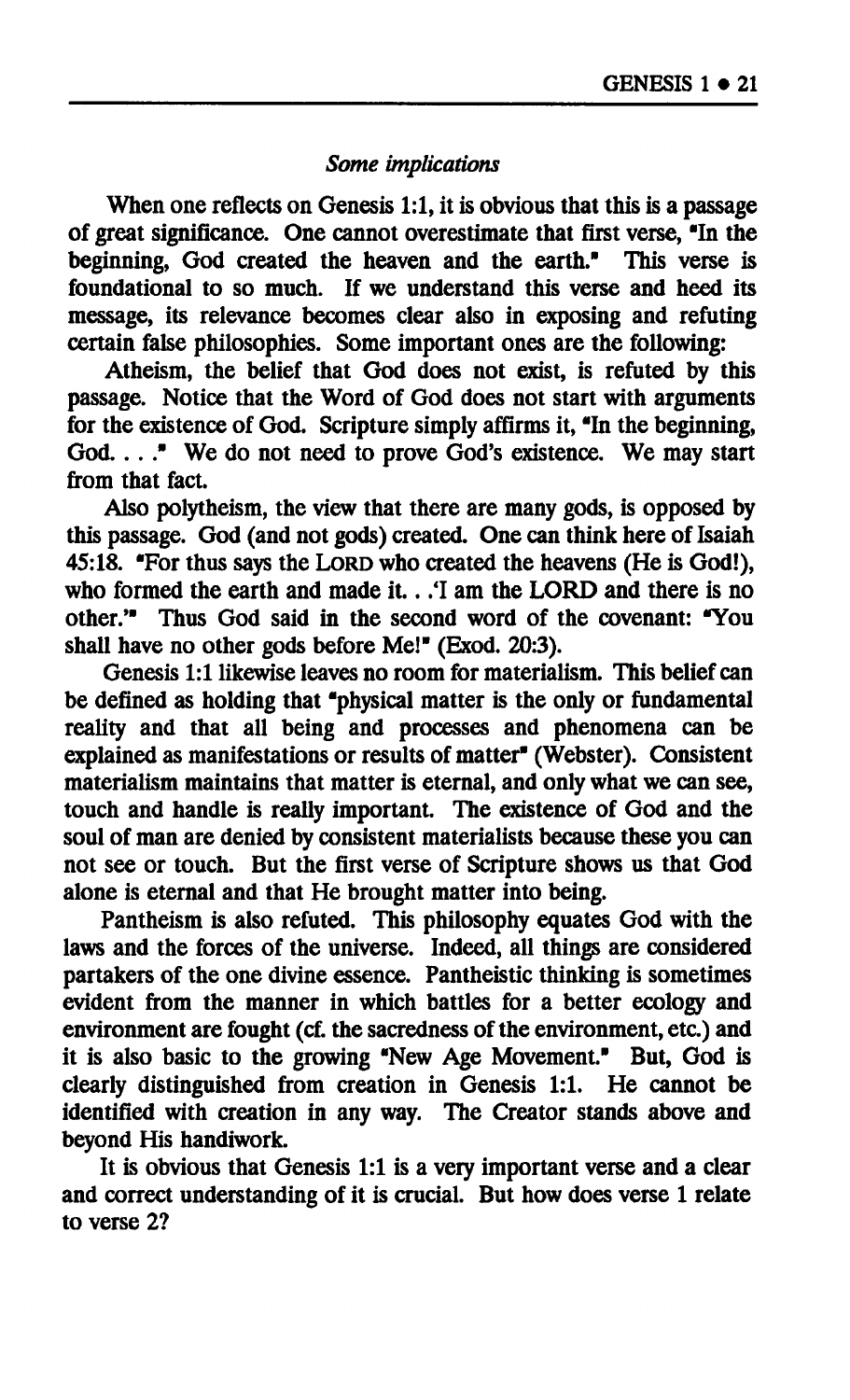#### *Verses one and two*

**The first two verses read, "In the beginning, God created the heaven and the earth. The earth was without form and void and darkness was upon the face of the deep and the Spirit of God was moving over the face of the waters" (RSV). How do those two statements—a statement about creation and a statement about the earth's being without form and void—relate to each other?** 

**Traditionally, it has been explained this way. "The first verse serves as a broad, comprehensive statement of the fact of creation. Verse two describes the earth as it came from the hands of the Creator and as it existed at the time when God commanded the light to shine forth."<sup>1</sup> Exodus 20:11 (part of the fourth commandment) informs us that "in six days the LORD made heaven and earth, the sea and all that is in them." Genesis 1:2 is, therefore, part of the first day. It is also clear from the same passage that the beginning of the creation work of God (referred to in Gen. 1:1) was on that first day as well.** 

# *The gap theory*

**Early in the nineteenth century, a new interpretation was proposed, namely, the so-called gap theory. This theory was proposed under the pressures of the rise of modern science and the apparent necessity to harmonize what seemed to be the scientific truth with what Scripture is saying. In its barest essentials this theory postulates a large gap of time between Genesis 1:1 and Genesis 1:2. During this time gap the perfect creation of verse 1 was ruined, presumably by the fall of Satan. This ruined earth is pictured for us in verse 2, "The earth was without form and void." The conditions that are described in verse 2 were caused by God's judgment in the form of a flood followed by a global ice age when the light and the heat from the sun were somehow removed. All the fossils, be they of plants, animals or humans, which are found on the earth today date from that destructive time period. These fossils do not bear any genetic relationship with life as that is now found on the earth. Proponents of this gap theory "have almost uniformly appealed to it for the harmonization of huge quantities of time required by evolutionary scientists and the rather recent creation Genesis seems to present."<sup>2</sup>**

**E. J. Young,** *Studies in Genesis One* **(Philadelphia: Presbyterian and Reformed, 1964), 14,** 

**<sup>2</sup>W. W. Field,** *Unformed and Unfilled* **(Nutley, New Jersey: Presbyterian and Reformed, 1976), 8; see also 7.**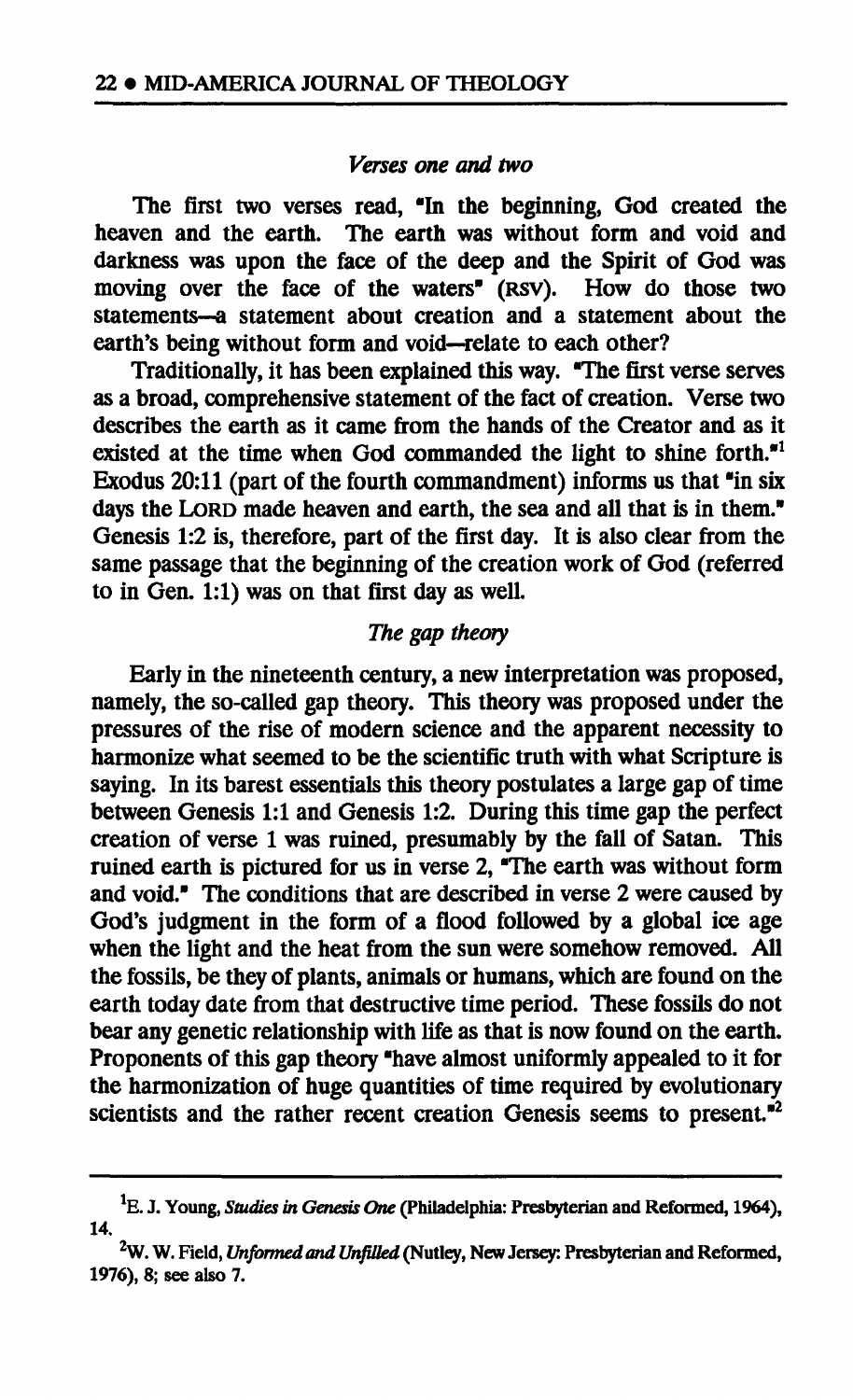**With the first world ruined, a subsequent restoration was needed. This restoration we find recorded beginning with Genesis 1:3. What are the arguments for this gap theory? Because this theory is a rather popular theory, let us consider the arguments one by one and weigh each one as to its validity.<sup>3</sup>**

**The first argument for the gap theory that can be mentioned is that according to the defenders of this theory, the Hebrew verb "to create" must be rigidly separated from the Hebrew verb "to make." "To create" means to make from nothing, but "to make" never means that, but only refers to making something out of material that is already present. (The verb "to form" is also grouped with "to make" in this context.) It is then argued that in Genesis 1:1 we read, "In the beginning, God** *created* **heaven and earth," but that elsewhere it says: "In six days, the LORD made heaven and earth" (Exod. 20:11; also see Gen. 2:1-3). That is: God did not then call into being what did not exist, but He prepared the heavens and the earth from the material that was at hand. According to this argument, Genesis 1:1, therefore, describes a completely different event from that recounted in verses 3 and following. Genesis 1:1 does not speak of the work of God that is described in Genesis 1:3-2:3, but it relates to an earlier work of God, a world that had been** *created* **before the present world was** *made* **from the ruined first world.** 

**The question arises, of course, whether such a rigid distinction can be made between "to create" and "to make" (and "to form"). The answer is no. Very briefly the evidence is as follows. Although it is true that the verb "to create" expresses better than any other word the idea of an absolute creation, a making from nothing, yet we should not drive a wedge or artificial division between "to create" and "to make." After all, both of these words are used of God's work with respect to the origin of this world. A good Reformed principle is to compare Scripture with Scripture. When this is done, the only conclusion that can be drawn is that the statement, "God created the heaven and the earth" (Genesis 1:1) and the statement, "The LORD made the heaven and the earth" (Exod. 20:11) both refer to the same event and not to two different events. The reason for this conclusion is that the verb "to create" and "to make" are used interchangeably in speaking of God's creation work.** 

**<sup>3</sup>For an extensive treatment of all the arguments, see Field,** *Unformed, and Unfilled,*  **51-146. What follows is in part indebted to this work.**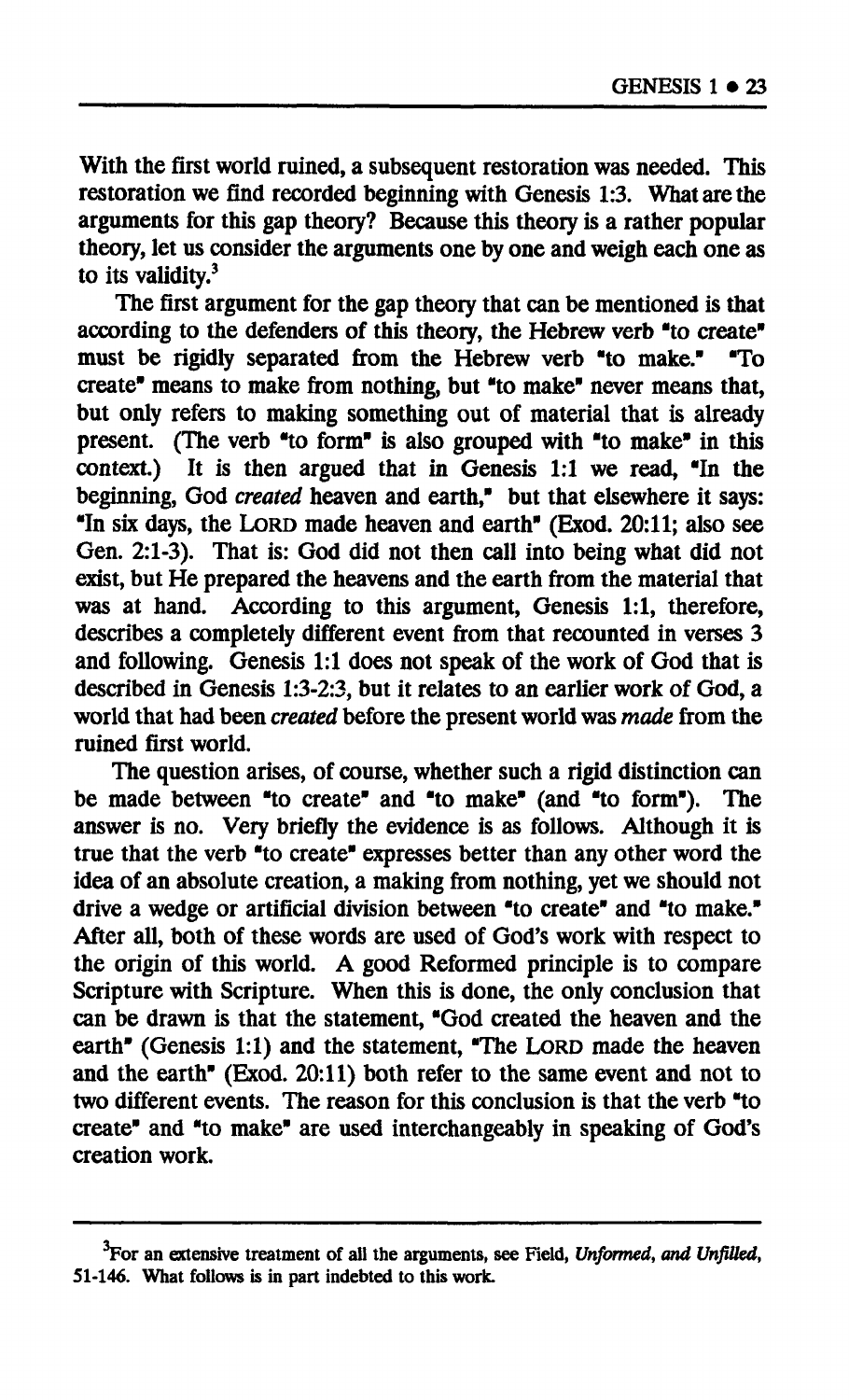**This interchangeability can be demonstrated from Genesis 1 and 2. About the creation of man we read in Genesis 1:26, "Let us** *make*  **man," but in the next verse it says, "God** *created* **man." Compare also: "the LORD God** *formed* **man" (Gen. 2:7). Although with the creation of man there are different connotations of the verbs used (cf. Gen. 2:7), there is an interchangeable usage. Similarly, we read, "God**  *created* **the great sea monsters" (Gen. 1:26) and "God** *made* **the beasts of the earth" (Gen. 1:25). Here too the terms are used interchangeably. When God called the sea creatures into being (Gen. 1:20), He created (Gen. 1:21). When He called the creatures of the earth into being (Gen. 1:24), He made them (Gen. 1:25). This synonymous usage is also found in Genesis 2:4. "These are the generations of the heaven**  and the earth when they were *created*, in the day when the Lord God *made* **the heaven and the earth." Exactly the same event is referred to with these two different verbs. So, just from Genesis 1 and 2 it is already evident that "to make" and "to create" are used interchangeably. This can also be demonstrated from elsewhere in the Old Testament,<sup>4</sup> but let this suffice.** 

**The other Old Testament passages that speak of creation must be interpreted in the light of this evidence. When, therefore, the fourth commandment speaks of God's making the heaven and the earth, the sea and all that is in them, this can only refer to what we read in Genesis 1:1-2:25. That is the only creation work that Scripture speaks of. And when Ezra said (as recorded in Neh. 9:6), "Thou art the LORD, Thou alone; Thou hast made heaven, the heaven of heavens with all their host, the earth and all that is on it, the seas and all that is in them." then this too refers to that same creation work of God. There are not two creation works of God, namely Genesis 1:1 and then separate from that, what follows in Genesis 1 and 2.** 

**A second argument that is used to plead for a time gap between the first two verses of Genesis is that verse 2 starts in the Hebrew with "and," representing, therefore, later sequential action. First what is described in verse 1 occurred, and then later what is described in verse 2. First God created the heaven and the earth, and then (according to this argument) verse 2 literally reads,** *"And* **the earth** *became* **without form and void." This rendering thus indicates that there is a time gap between these two verses.** 

**Vield,** *Unformed and Unfilled,* **56-71.**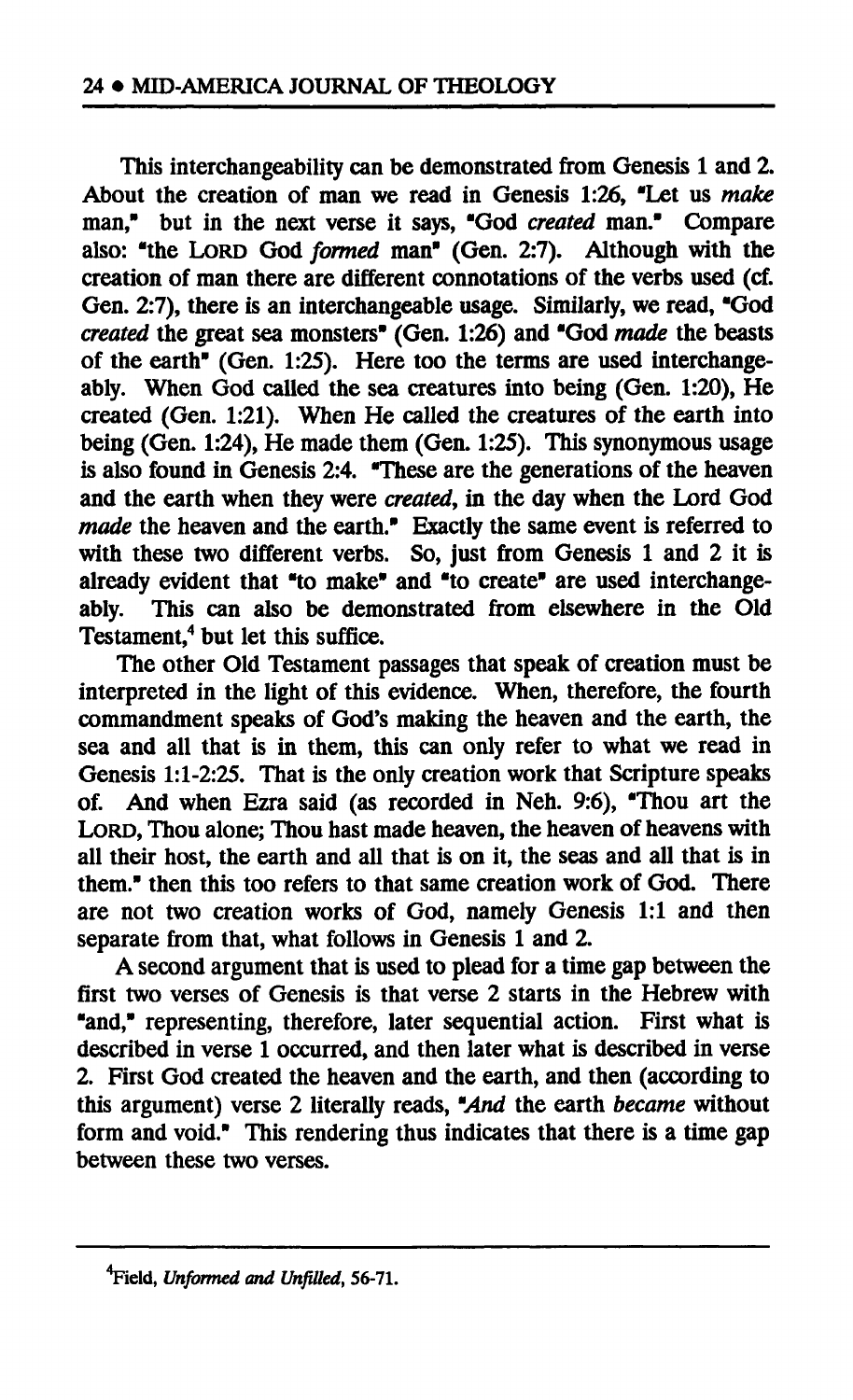**In response, it should be noted that translating "and" is misreading the Hebrew.<sup>5</sup> According to Hebrew grammar, something that happened subsequently would be expressed with the order: "and" + verb + subject. That is the normal narrative order in a verbal clause. But here in Genesis 1:2, the order is "and" + subject + verb. This is the order used for circumstantial clauses. Such a clause describes the circumstance or the condition. In this case, verse 2 describes the earth as God originally created it. These were the circumstances and condition when God had called the earth into being and when He created light. Verse 2, therefore, does not describe how the earth became at some time after the creation of everything.** 

**In light of the above, it is with very good reason that the Revised Standard Version leaves out "and" in its translation of this verse. In this way any wrong impression can be avoided, such as that something happened between verse 1 and verse 2. The New International Version translates: "Now the earth was formless and empty." This gets the explanatory sense of the Hebrew "and" across.** 

**Connected with this treatment of "and" is the desire by gap theory adherents to translate "was" in verse 2 ("the earth was without form and void") by "became" or "had become." They translate: "The earth became (or had become) without form and void." In this way the idea of sequence in time is conveyed. However, such a translation is without any foundation. In circumstantial clauses the verb "to be" functions as a copula and is for that reason often omitted. Here it is in the text to stress how it was at the time of God's creation work of the first day.** 

**A third argument for the time gap theory is that the expression "without form and void" has negative connotations of God's judgment. When verse 2 tells us that "the earth was without form and void," we can draw the conclusion that God judged the earth because of a preceding fall into sin. However, such a conclusion is unwarranted. The terms in question do not necessarily speak of God's wrath at all. The usage of these terms elsewhere makes that clear. The first word "without form" ( Tift), although sometimes translated by "vanity" or "vain things" (e.g., 1 Sam. 12:21), literally means "emptiness" or "desolation." It is used of "a pathless waste," not formed into** 

**For more precise and technical information on what follows, in popular terminology, see** *Gesenius' Hebrew Grammar* **edited and enlarged by E. Kautzsch, 2nd ed. rev. A.E. Cowley (1910,1966), 156; P. Jouon,** *Grammaire de l'hébreu biblique* **(1923,1982), 154.**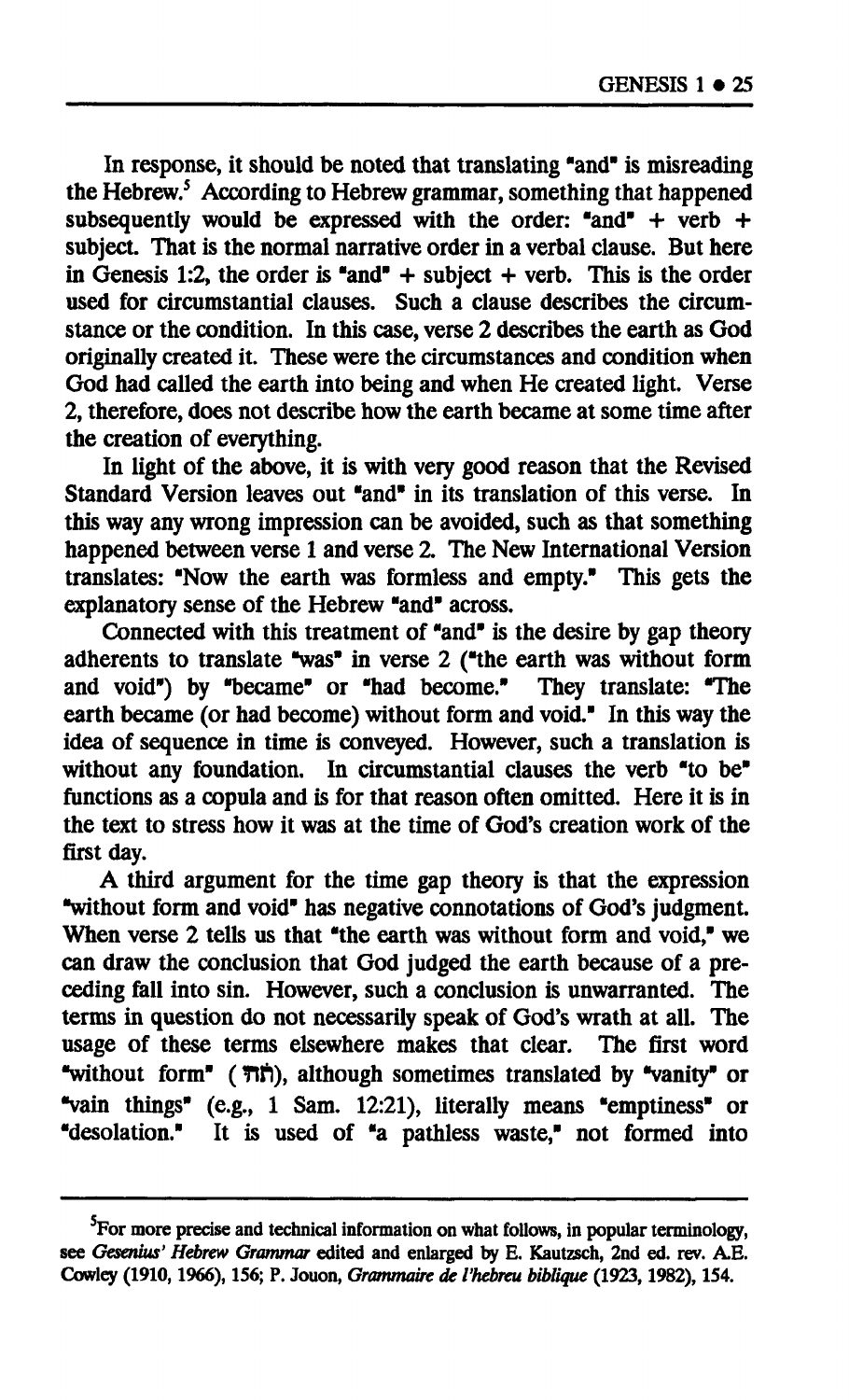**hospitable territory (Job 12:24; Psalm 107:40). It pictures the loneliness and desolateness of a barren desert. This is also clear from the parallelism in Job 26:7. The first part reads: "He stretches out the north over the void [Vtfl]"; the second part corresponds to this: "and hangs the earth upon nothing." It can therefore be concluded "that the meaning in Genesis 1:2 is that the earth was still devoid of all the countless living creatures which now occupy it in all of their colorful multiplicity. It was still one expanse of emptiness."<sup>6</sup>**

**The second expression in the pair "without form [inn] and void [irû]" occurs with the first word, inn, only in the Old Testament (Gen. 1:2; Isa. 34:11; Jer. 4:23) and it is therefore difficult to evaluate separately. The usage of the term ma appears to indicate that it is used to strengthen the meaning of the first word, inn. The sense is that the earth was as empty and as desolate as it could be. A good translation, therefore, is "desolation and waste." At the beginning of the Lord's creation work the earth could not be inhabited. There is no mention of a fall of creation in the judgment of God or any implication that God had to do His work over again. We can think here of Isaiah 45:18: "For this is what the LORD says—He who created the heavens, He is God; He fashioned and made the earth. He founded it; He did not create it to be empty [mft], but formed it to be inhabited. He says, I am the Lord and there is no other" (NIV). The emptiness and the desolation was only the first phase of God's work of creation. The rest of Genesis 1 will show us how God transformed that empty desolation into a world that was fully prepared to receive man.** 

**A fourth (and for our purpose final) argument for the time gap between Genesis 1:1 and 1:2 that can be noted concerns the reference to darkness in verse 2. It is said that this implies the presence of evil and judgment since darkness symbolizes sin and judgment in Scripture. (See, e.g., John 3:19, "And this is the judgment that the light has come into the world and men loved darkness rather than light because their deeds were evil") It is, therefore, supposed that God originally created the world in light and that the darkness resulted from the fall into sin and God's subsequent judgment.** 

**However, just because darkness can symbolize evil does not make darkness itself a manifestation of evil. It does not make darkness inherently bad. God's Word teaches otherwise. Darkness is a very necessary part of the cycle of day and night, as God created it (Gen. 1:5; cf.** 

**<sup>&#</sup>x27;G. C. Aalders,** *Genesis,* **I; trans, by W. Heynen (Grand Rapids: Zondervan, 1981), 54.**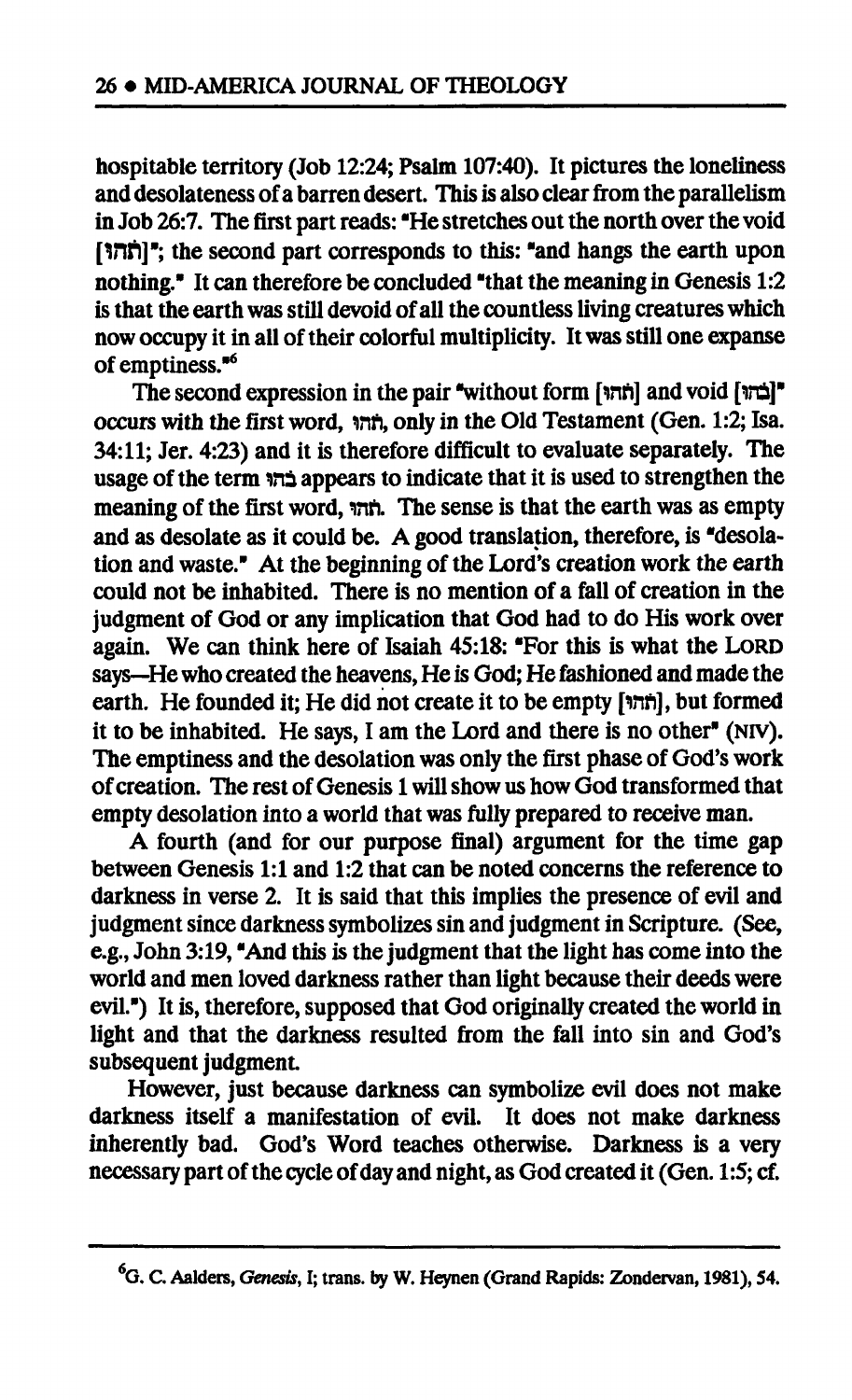**Psalm 104:20-24). Man needs the darkness to get his rest. It is beneficial for him.** 

**In conclusion, there is no Scriptural basis for the theory that Genesis 1:2 describes the earth after it fell into God's judgment because of sin. What we read in verse 2 is simply the first stage in the preparation of the earth for man. "It is the first picture of the created world that the Bible**  gives. . . . The earth was desolation and waste, but all was in God's hand **and under His control; nothing was contrary to His design."<sup>7</sup>**

**Genesis 1:1 is a broad statement of the creation of heaven and earth. Genesis 1:2-3 describe that first day of creation.** 

# *Genesis 1:2*

**In this verse are three circumstantial clauses which describe the condition of the earth in the beginning after being created. These are the circumstances: a) the earth was "without form and void"; b) "darkness was upon the face of the deep"; and c) "the Spirit of God was moving over the face of the waters." We have already considered the meaning of the first clause, "without form and void." Let us now look briefly at the last two.** 

**"Darkness was upon the face of the deep." There was no light. All was in darkness. The earth was covered with water. Psalm 104:6 refers to this. "Thou didst cover it [i.e., the earth] with the deep as with a garment; The waters stood above the mountains." The whole world was covered with water (cf. Gen. l:6f., 9f.). Concerning God's setting the bounds for the water on the third day, we read in Psalm 104:9, ".. .that they [i.e., the waters] might not again cover the earth." The dominant place of water in the earth as first set forth also reminds us of 2 Peter 3:5, ".. .by the Word of God heavens existed long ago, and an earth formed out of water and by means of water."** 

**"The Spirit of God moving over the face of the waters." The earth was not yet inhabitable; but it was also not forsaken and left for what it was. God's Spirit moved over the face of the water. Literally, it says the Spirit hovered, like a bird can hover in care of what lies below it. This calls to mind the image of the LORD hovering over Israel, as an eagle taking care of her young (Deut. 32:11). The hovering of the Spirit of God over the deep shows that He is closely involved in the work of creation.** 

**E. J. Young,** *Studies in Genesis One,* **38.**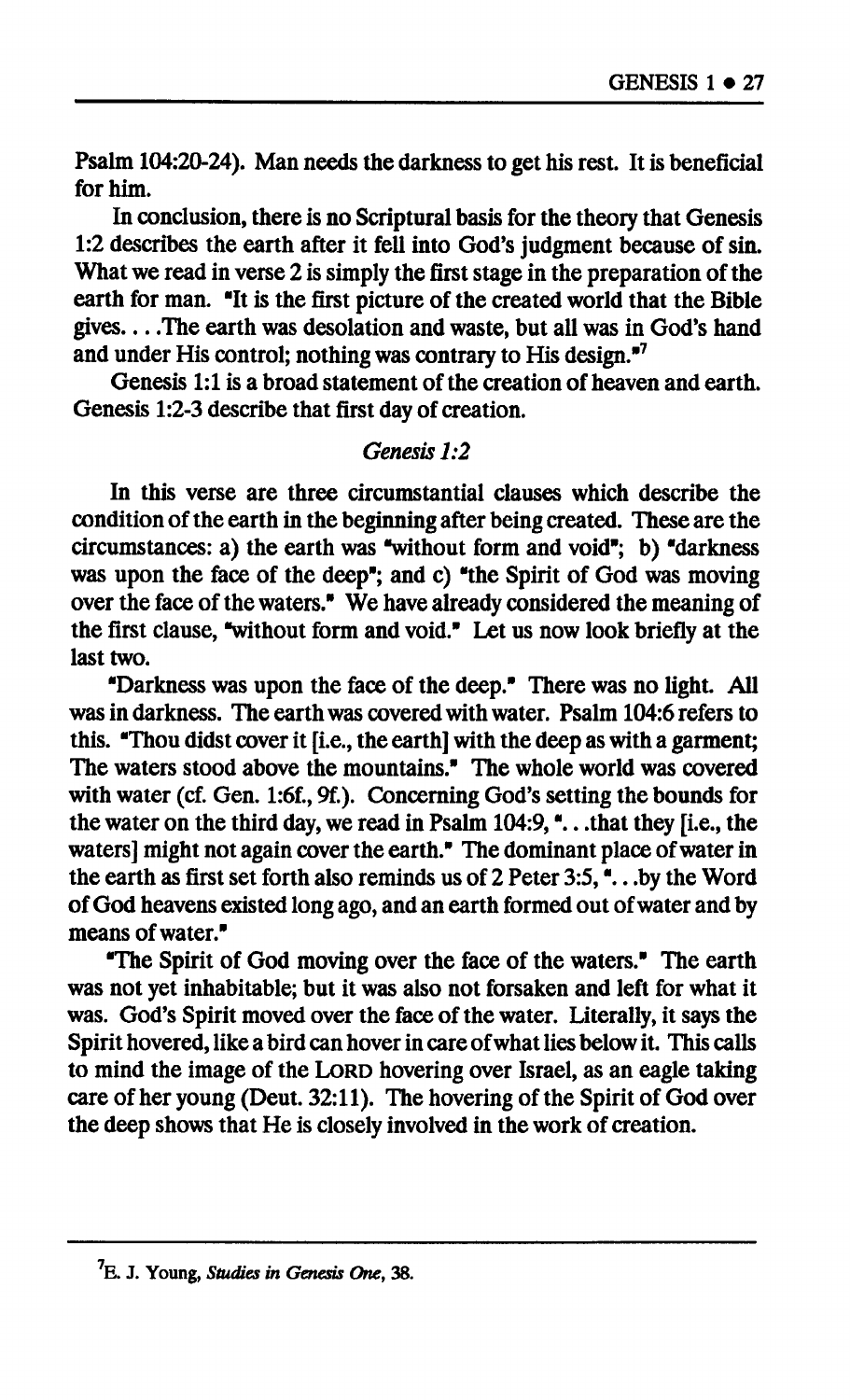**The close involvement of the Spirit in the work of creating can also be seen in other passages of Scripture. Two examples can suffice. Psalm 33:6: "By the Word of the LORD the heavens were made and all their host by the breath of His mouth." Note that "the breath of His mouth," which is a literary way of speaking of the Spirit, is parallel with "the Word of the LORD." There is a close connection between the Spirit and the Word. The work of the Spirit in creating is also seen in Isaiah 40:12-13: "Who has measured the waters in the hollow of His hand? Who has marked off the heavens with a span, enclosed the dust of the earth in a measure and weighed the mountains in scales and the hills in a balance? Who has directed the Spirit of the LORD or as His counselor has instructed Him?"** 

**Genesis 1:2 and Scripture elsewhere show that the Spirit participated in making creation ready for man. It can, therefore, be said that the Spirit's hovering over the face of the waters was not an empty meaningless gesture or a mere presence of the Spirit. Aalders put it this way: "an active power goes forth from the Spirit to the earth substance that has already been created. This activity has a direct relationship to God's creative work. Perhaps we can say that the Spirit preserves this created material and prepares it for the further creative activity of God, by which the disordered world would become a well-ordered whole, as the further creative acts unfold for our view in the rest of this chapter."<sup>8</sup>**

**Before we conclude our discussion of these two verses, there's a larger question that we need to look at, because it is constantly raised. The question is this: "What is the relationship of the Biblical account to the scientific study of origins?" What role should science have in trying to understand Genesis 1:1-2 and the verses that follow?** 

### *Bible and Science*

**Many books and articles have been written on this subject. It is not my intention to go into all the aspects that undoubtedly deserve attention, but to set out some general guidelines of relating the two and understanding the relationship, so that justice is done to the Scriptures as well as the natural sciences.<sup>9</sup> There are four basic truths or principles that should be kept in mind.** 

Aalders, *Genesis,* I, 56.

<sup>&</sup>lt;sup>9</sup> For what follows I am especially indebted to J. A. Van Delden, "Bijbel en Wetenschap" in his *Schepping en wetenschap* (1977), 48-59. See also A. Keizer, *Wetenschap in Bijbels licht,* **23-26.**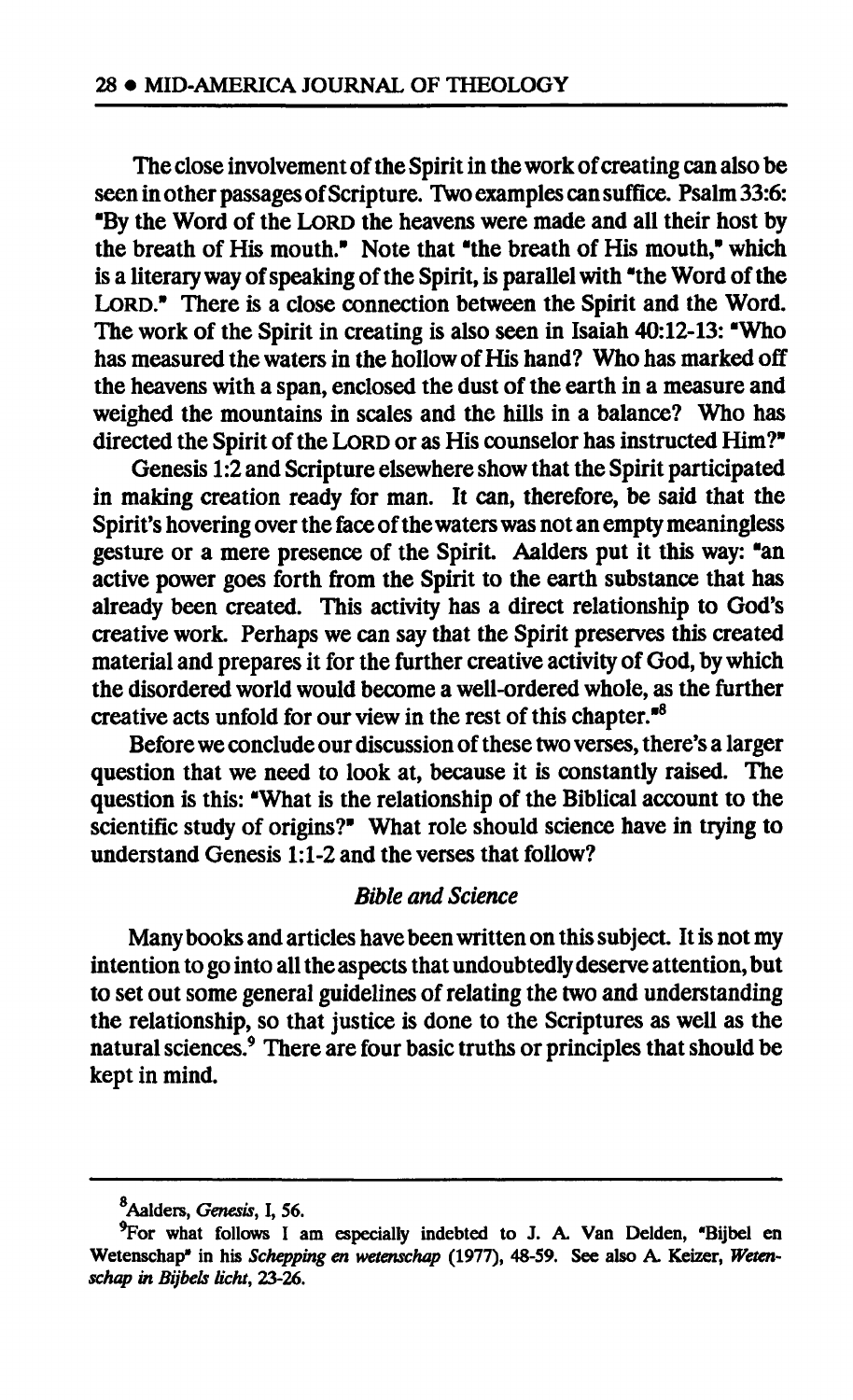In the first place: *The Word of God is clear or perspicuous*. This means **that believers who read the Bible, are not dependent on specialists, be they in science or theology, in order to understand its basic message. When a child of God reads and studies Scripture, humbly submitting himself to the**  Word and asking for the guidance of the Holy Spirit, then the Word is a **light on his path, a lamp before his feet (Psalm 119:105). The Word does not have to become a light; it is that when we read the Scriptures with a mind open to the work of the Holy Spirit. Believers are able to judge and are even called upon to judge any interpretations of Scripture that are suspect (cf. 1 Cor. 2:15; 1 John 2:20). This clarity of Scripture does not imply that there are no difficulties in interpretation, or that there are no perplexing passages. It, therefore, also does not deny the need for the scholarly study of Scripture.<sup>10</sup>**

**In the second place,** *God's Word is self-sufficient and self-authenticating.*  **It does not need our reasoning and proofs to show that it is trustworthy and true. As we confess in Article 5 of our Belgic Confession: "We believe without any doubt all things contained in them [i.e., the Holy Scriptures], not so much because the church receives and approves them as such, but especially because the Holy Spirit witnesses in our hearts that they are from God, and also because they contain the evidence thereof in themselves. For even the blind are able to perceive that the things foretold in them are being fulfilled."** 

**In the third place,** *God's Word explains itself and is its own interpreter.*  **Behind the many books of Scripture, there is only one Author and that's the LORD God. This means that there is a basic unity underlying all of Scripture. If we, therefore, have difficulty understanding one part, we can find out how the Bible elsewhere speaks about the matter that we may have difficulty with. We can use one part of Scripture to explain another part because God is the primary Author of Scripture. Thus, if there are problems in understanding parts of Genesis, then the relevant information found elsewhere in the Old Testament or the New Testament can and should be used.** 

**Finally,** *God's Word has the last say.* **If there is a real contradiction between what man is saying and what God is clearly saying in His Word, God's Word must be maintained and the word of man must be put aside. These four truths or principles we should always keep in mind.** 

**See further on this topic, e.g., H. Bavinck,** *Gereformeerde Dogmatiek,* **I (1967; this ed. first published 1906), 445-451.**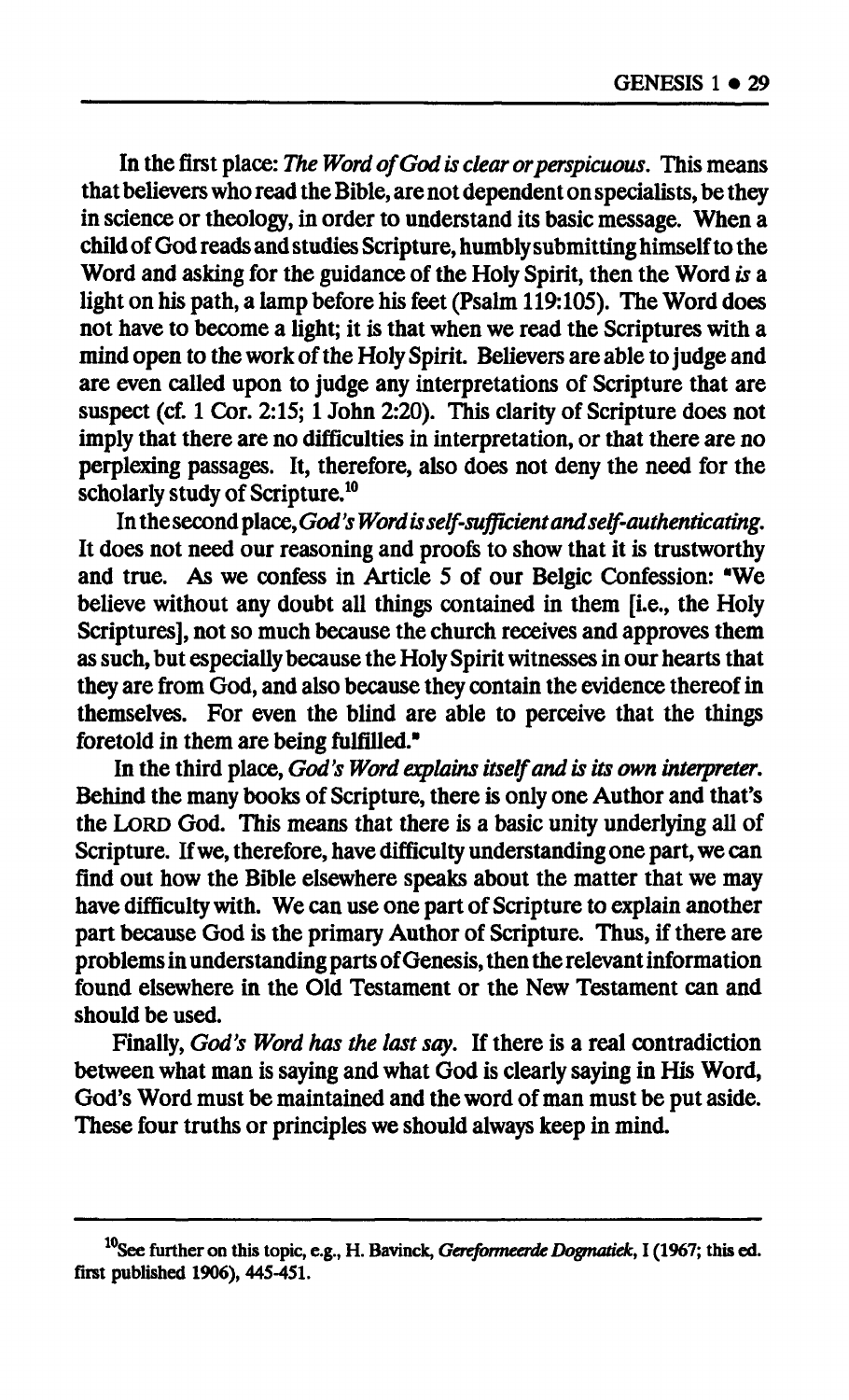**All this brings us to a related topic: Is the Bible a scientific textbook? It is often said that the Bible is not a scientific textbook. This is true. We would be misusing Scripture to utilize it as if it were, for instance, a modern textbook on biology or physics. The Bible does not speak in a scientific way, but uses the language of everyday experience. This means, for instance, that when the Bible speaks of phenomena in space, it does so from an earthbound point of view. It uses geocentric language, that is, the language of everyday orientation for those who live on earth. For example, to say that Joshua's words, "Sun, stand still!" (Josh. 10:12) show that the sun rotated around the earth is proving too much. This is everyday language which we should not press. Today we who imagine that the sun is stationary still speak of sunrise and sunset, as if the sun is moving. We say, "What a beautiful sunset." We do not say, "What a beautiful turning of the earth!" We speak geocentrically, in the language of our daily experience. Similarly, we cannot prove that the world is round on the basis of Isaiah 40:22 which reads: "It is He who sits above the circle of the earth...." Probably the circle refers to the horizon. Scripture speaks according to our geocentric orientation.** 

**However, to deny that Scripture is a scientific textbook does not mean that it does not give us facts that need to be considered by scientists. Scripture certainly does! He who does not acknowledge and consider the contents of Scripture ignores facts. Also scientists need to consider the Biblical data, for they are true and they need to be considered also for scientific endeavors; facts such as creation, the fall into sin, and the worldwide flood. This is important information which has a bearing on science. Wherever the Bible touches upon topics of scientific interest it is reliable. The fact that "all Scripture is inspired by God" (2 Tim. 3:16) means that it can be trusted for whatever it teaches. The Bible can never function simply as a source of information. No, it stands in a class all by itself. It is normative, also for scientific endeavor.** 

**Scripture must therefore provide the largest framework that the scientist works in. Although, scientists study certain "laws of nature," these laws can never be absolutized. Only God is sovereign. He created these so-called laws, and therefore, God can also break these laws whenever He pleases. For example, in geology a basic principle is that natural processes continue at a constant rate. If there's been a rate of sedimentation of so much over the last hundred years, well then, you can figure back according to the height of the sediment and say how old it is. That's how geology works. However, since God created and rules this world we can never absolutize and make autonomous the particular processes that are at work and the rate at which they operate. These**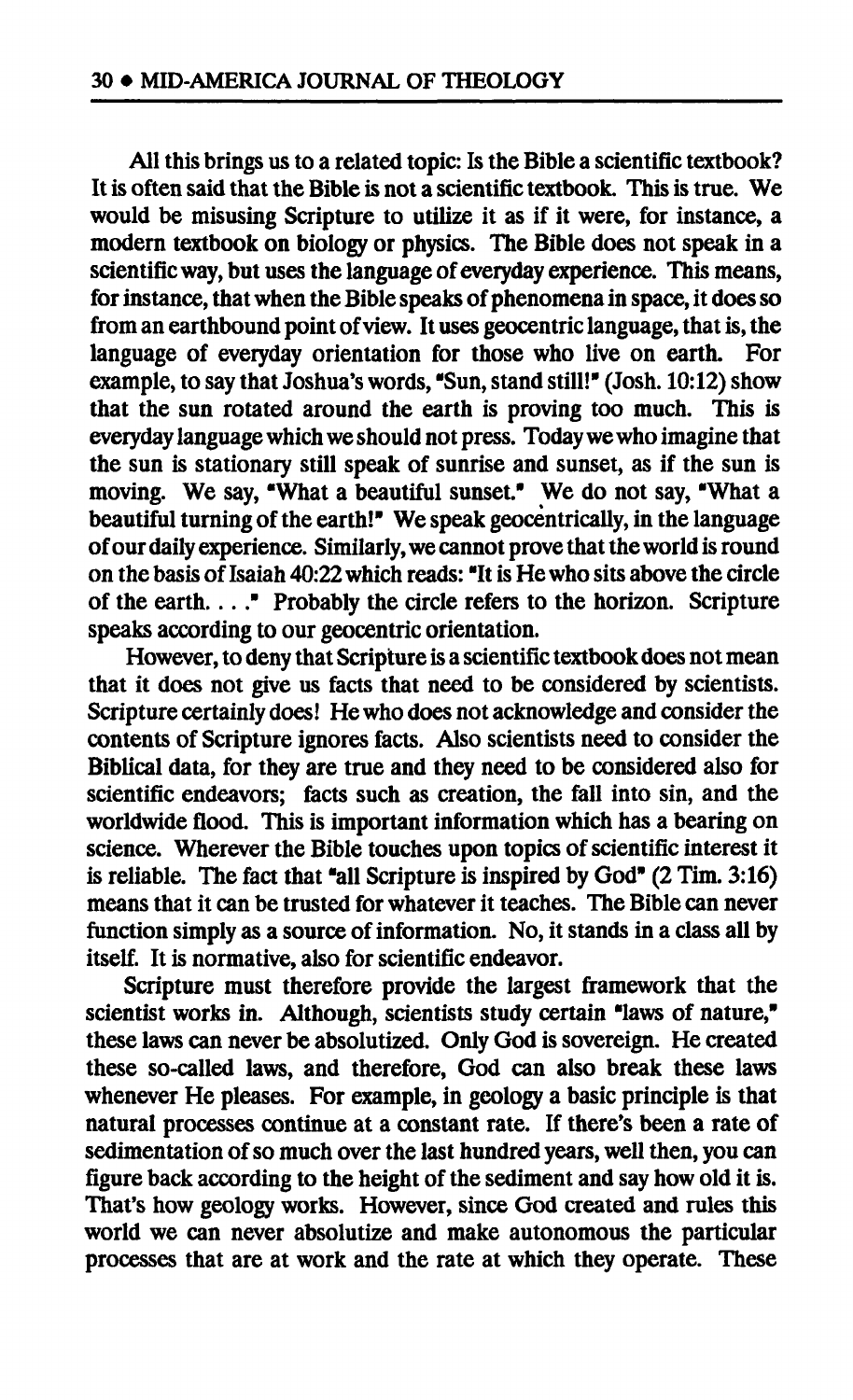**processes as such do not have the last say. Here is a Biblical example. In Deuteronomy 29, we read that God reminds His people that He had led them through the wilderness for forty years. According to the laws of nature and the processes we are familiar with, that would have meant that Israel would have gone through many clothes and sandals. The regular "wear and tear" of daily life would have seen to that. However, God said: "Your clothes have not worn out upon you and your sandals have not worn off your feet" (Deut. 29:5). God who alone is sovereign over-ruled those laws of nature with respect to "wear and tear" and He can do that whenever He pleases. We have to take that possibility into account.** 

**For this reason, to take geology as an example, one can never simply assume that the present rate of a process (of erosion or rock formation) is the key to the past. No, it could be more complicated than that. One also needs to remember that in the beginning, God created everything with an unavoidable appearance of age. Adam and Eve were adults. They weren't 30 years old. They weren't even a day old when they had an appearance of maturity. There was an unavoidable appearance of age right at the beginning. One also has to remember the catastrophe of the world-wide flood which could also result in data appearing to be older than would have been the case under more uniform rates of erosion and sedimentation, etc. The point is: one needs to work with these Biblical data. Now, it is often said, "Well, God would have been acting deceptively if He had made things that looked older than they were." But God is not being deceptive by, for instance, creating man and the trees (bearing fruit! ) with the appearance of age, for God has told us in His Word that He has done so!** 

**The importance of taking full account of what the Word of God says when doing scientific work is underlined when one realizes that science can say nothing sure about origins. What is science? Science can only be sure about data and processes that can be reproduced and tested in the laboratory. Science, therefore, cannot say a wise word about the act of creation because it is not (in the strict sense of the term) a scientifically verifiable fact. That is beyond the competence of science.** 

**Scripture never conflicts with facts. God does not contradict Himself in His book of creation and in His book of special revelation. We need to remember that if we are to understand rightly, we need to read the book of creation through the glasses of Scripture. The book of creation is not fully understandable without the book of special revelation. Why is that? That is because our minds have been darkened by sin and we cannot truly understand creation without the Bible.**